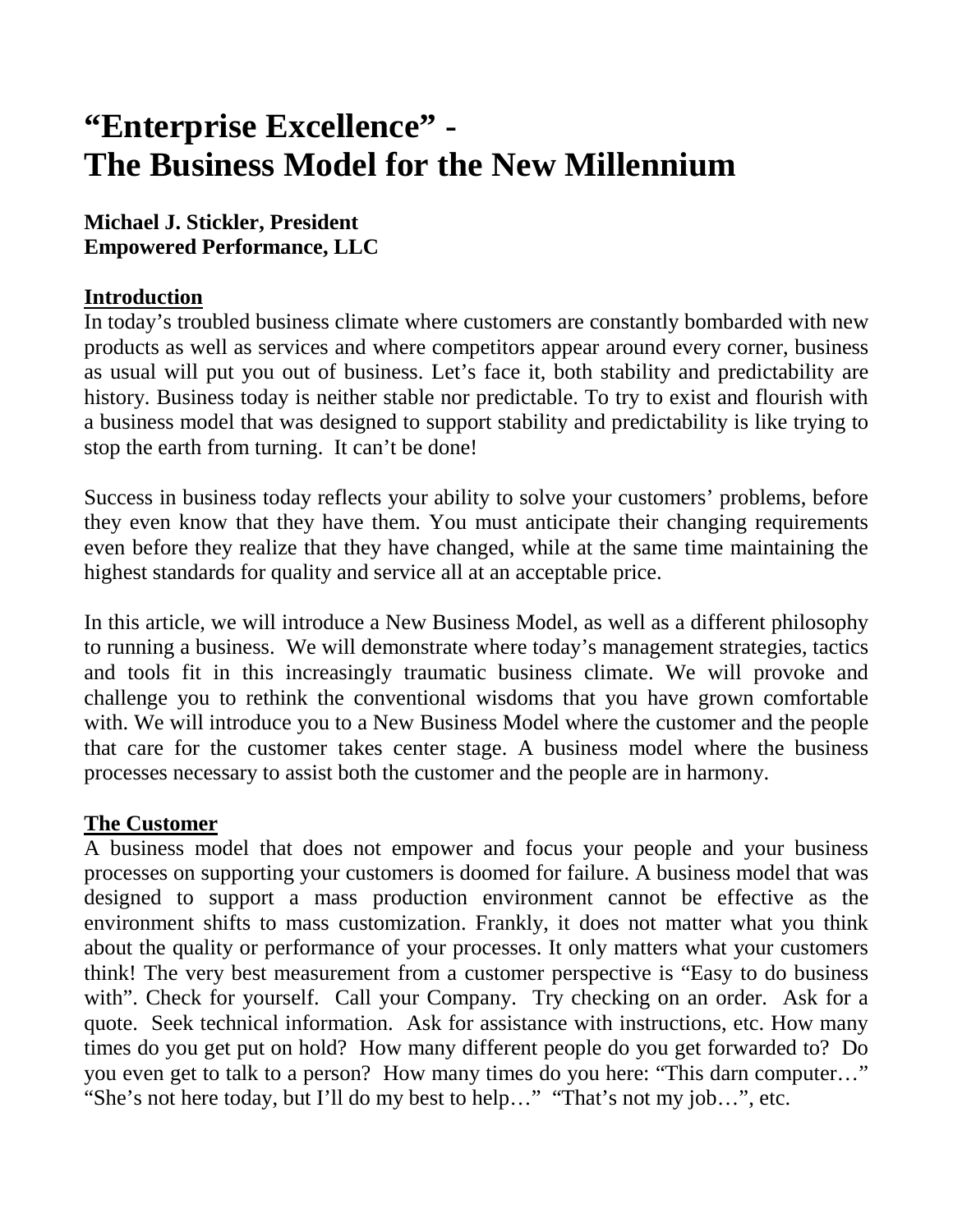Information is POWER. Experience has shown that by sharing ALL of the information you arm your people with the capability to CARE for your customers. The design of your Business Model and Core Business Processes must position your people to assist your customers, instantly, accurately, efficiently and effectively the first time every time.

The Enterprise Excellence Business Model starts with the "Customer": (Markets, Potential Customers, Existing Customers and the Customer Database) and interfaces with each of the Core Processes providing the "Voice of the Customer" as the primary input to each.

#### **Strategy Development and Business Planning**

Strategy Development and Business Planning starts with defining the type(s) of customer(s) that could benefit from your products and services. Your Strategy Development and Business Planning Core Process should center your business on one of three dominant strategies: Best Product, Low Price/Cost, or Best Total Solution. Please see the following articles: "Strategy the Key to Financial Payback From Re-Engineering" 1996 APICS International Conference Proceedings, "Re-Engineeringg the Front Office: Cashing in on the Cash Cow" 1997 APICS International Conference Proceedings.

It is important to understand that Strategic Planning is not about predicting the future, but about creating capabilities for success in an unpredictable future. Business today is complex and business strategies have followed in their complexity. High performance businesses, however, do a much better job of focusing their "Value Delivery Core Processes" to better support a much more highly focused business strategy. The market place has identified three dominant strategic positions: lowest price/cost, superior product, and best total value. The core value delivery processes needed to support a "superior product" dominated strategy differ from the core value delivery processes needed to support a "lowest price/cost" dominated strategy, and again from a "best total value" dominated strategy. Without agreement to a dominant business strategy, it becomes very easy for a company to try to be all things to all customers and to attempt to have their business processes support all three. This proves to be virtually impossible and ultimately results in poor customer satisfaction and loss of market share at increased costs.

In addition, to a dominant strategy, a Mission Statement (purpose), a Vision Statement (direction) and a Set of Values should be defined. Further a set of Business Imperatives, Core Process Performance Criteria's, and specific Action Plans, with time frames as well as responsibilities clearly identified, must also be defined. The Strategic Plan is reviewed and revised semi-annually and the Business Plan is reviewed monthly and revised quarterly.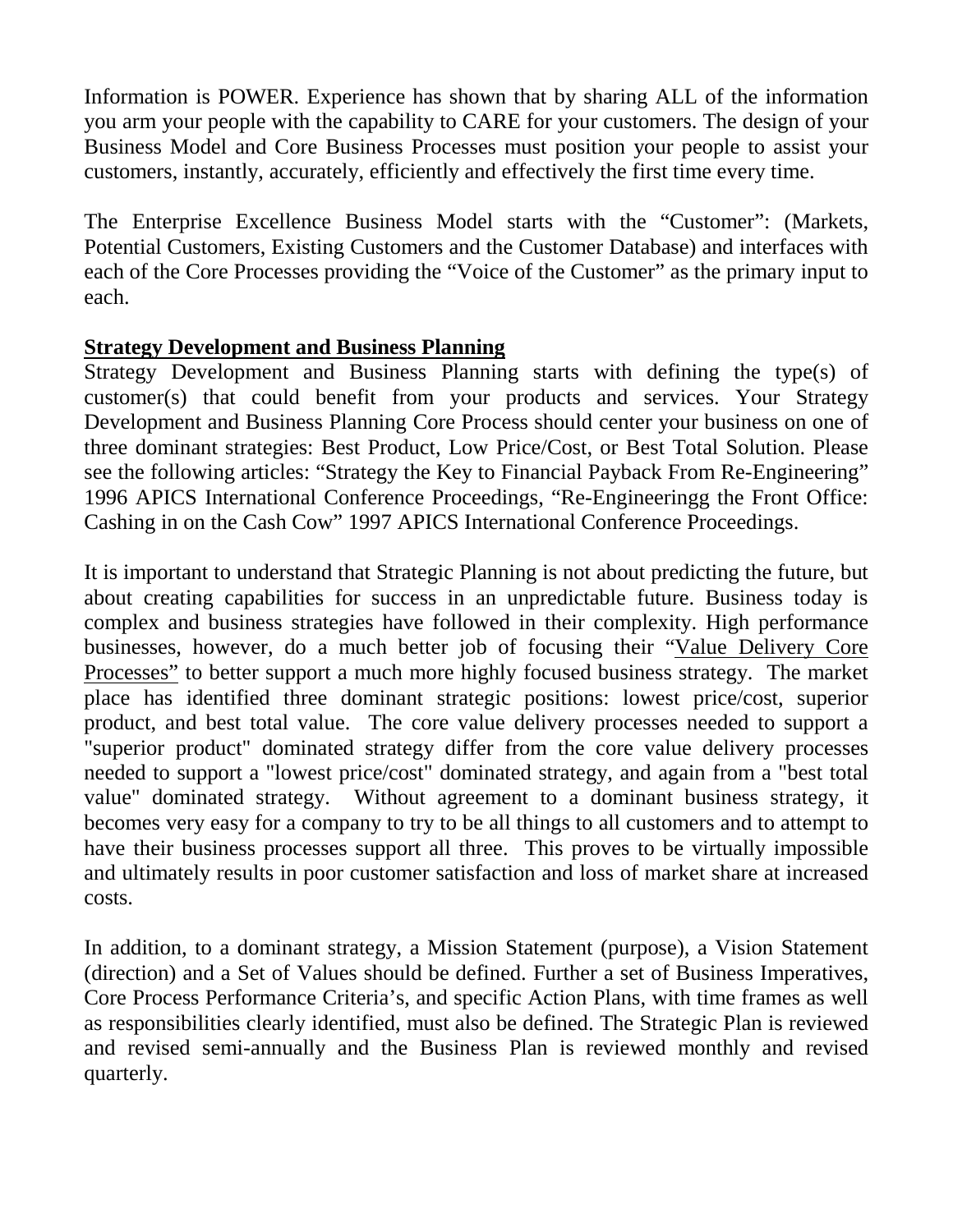## **Identifying, Acquiring, and Retaining Customers**

The selection of a dominant strategy will focus the Marketing and Sales efforts on Identifying, Acquiring, and Retaining Customers that the selected strategy has identified as desirable. At the same time an effort must be made to move away from customers that do not fit the "Ideal" profile as customers that fit it are acquired. One of the primary objectives of this core process is to provide a highly accurate demand signal for the supply side of the business. A Demand profile by product family/line in dollars and units is generated and updated on a regular basis. These Demand profiles consist of your current backlog, high probability quotes and releases, as well as forecasted future business. The Demand profile should extend into the future twelve to eighteen months. This rolling demand profile is up- dated at a minimum of twice monthly at a formal meeting titled "The Bookings Review". "The Bookings Review" is a meeting where the Demand Manager documents and formally communicates to the Master Scheduler changes to the Demand profiles. These changes are then incorporated in the business Operations Plan and Master Schedule. This insures that the supply side of the business is in balance with the demand side. The ability to quote and promise delivery are also essential components of this core process.

### **Product/Service Development & Process Engineering**

The Product/Service Development & Process Engineering Core Process provides a focus to develop new products/services that respond to the Voice of the Customer. The intent of this process is to position the business to respond to changing customer requirements and to anticipate potential customer problems (before they even recognize that they have one), and solve them. Obviously a traditional approach to design, (Product Definition-Design Work-Redesign) is not effective. There are three rules of Effective Product Development. Changing the business paradigms requires the mastery of these three rules: Know your competitors, know your product development capability, and act precisely and decisively.

Knowing your competitors is essential to avoid the "we know best" syndrome. The tendency is to focus on one business issue at a time. We also tend to seek excellence by searching for "what" and "how" solutions. While "what" and "how" criteria is important, we must also seek the "why" and "when" as well. This requires us to not only understand our own business fundamentals but also the underlying motivations of the obvious performance indices of the competition. This holistic approach can enable us to more accurately compare and effectively apply the best practices of the competition to our new product development process. If you see someone doing something and it works, copy it. If it works very well, copy it quickly.

Knowing your product or service development capability is critical to success. You must be honest with yourself. Your customers award their business to you. It is their perceived value of your products or services that either makes or breaks your business. Thus, one of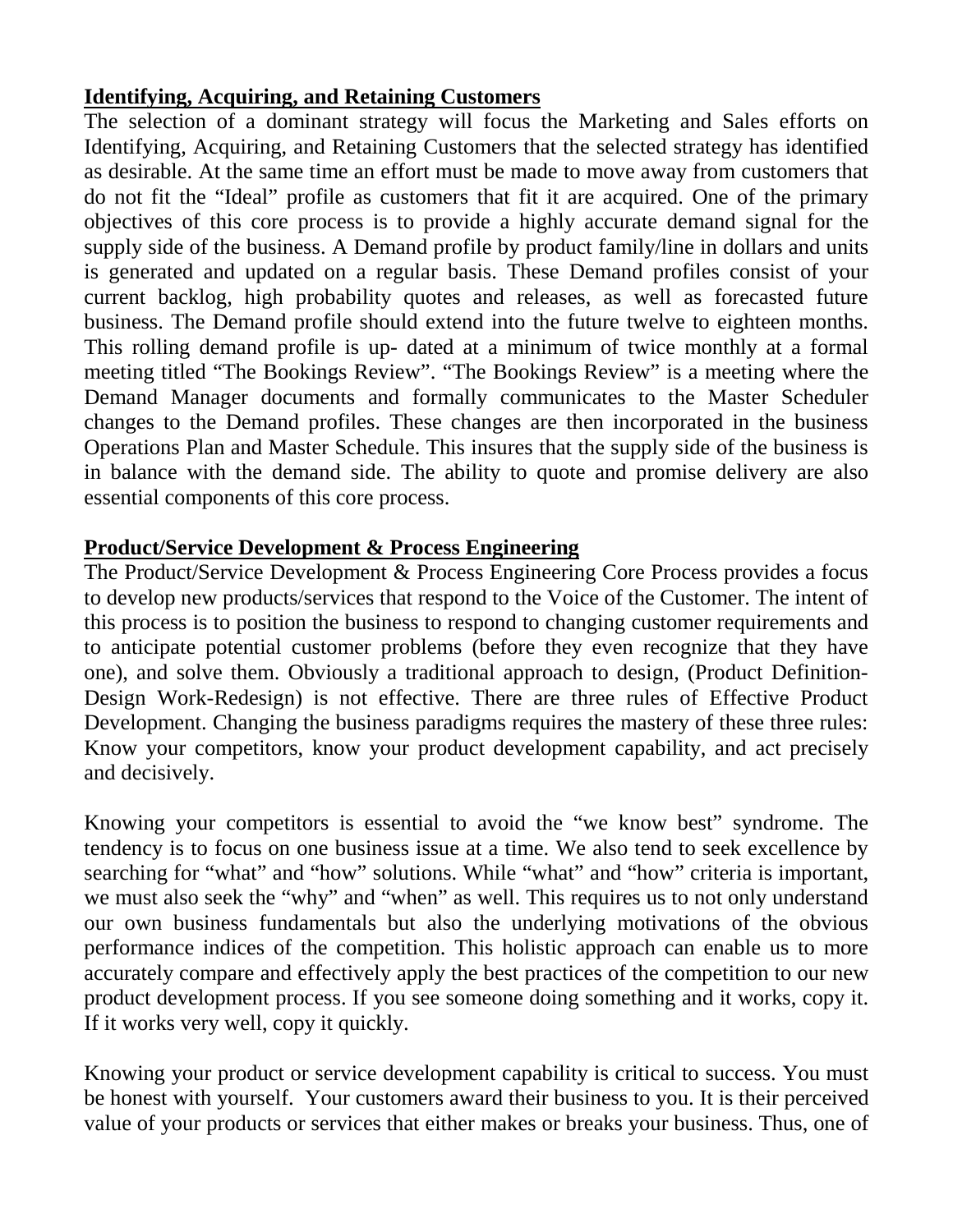your business objectives must be to create a product or service development capability or process that satisfies the greatest number of customers within the dominant strategy.

Acting precisely and decisively implies the need to prepare as well as the need to act. A "ready-fire-aim" philosophy seldom breeds success. Likewise, a "ready-aim-aim-aimaim-fire" just does not work. The approach that seems to be more common in the successful business is the "ready-aim-fire-fire-fire-fire-fire" philosophy. In other words, do a thorough job of planning, insure that the direction is correct, and execute. You can't fix the problem after the fact by throwing more resources into the breach.

The classical approach to new product or service development is imbedded in the management approach to the business, sequential product design, competitive bidding, multiple suppliers, just in case inventory, functional organization structures, quality through inspection, market research models, engineering designs, hierarchic management, and islands of automation. This mind set embraces a set of paradigms that virtually guarantee that you will continue to do things the same way that you have always done them, and most likely achieve the same results so long as the world doesn't move. To break out of the existing new product or service development process requires that you embrace a new set of business paradigms.

A process is defined as a bounded group of interrelated work activities providing output of greater value than the inputs; it is essentially a method for doing things. A wellmanaged business process has the following characteristics: Clearly defined ownership, Defined boundaries and interfaces, Documented workflows, Clearly defined control points, Established measures, and Control over process deviations. The utilization of a process approach to new product or service development is a function of the paradigms of the management of the business. Do they embrace, simultaneous/concurrent engineering, supplier partnerships, single souring, just in time inventories, cross functional teams, quality at the source, listening to customers requirements as well as trying to uncover their needs, design for manufacturing as well as assembly, total employee engagement, and flow manufacturing as well as logistics? The process itself will be considerably different depending on the selected business strategy. The time and energy invested in the development of the new product or service can and probably will vary based on the process.

A well designed structured process for new product or service development would consist of the following major elements: Concept, Concept Development, Product/ Service Development, Full Scale Production, and Product/Service Introduction. Each of these elements must be creatively developed to support the dominant strategy selected. In addition, it is necessary to establish criteria to bring closure and agreement to each of these elements as you progress through the process.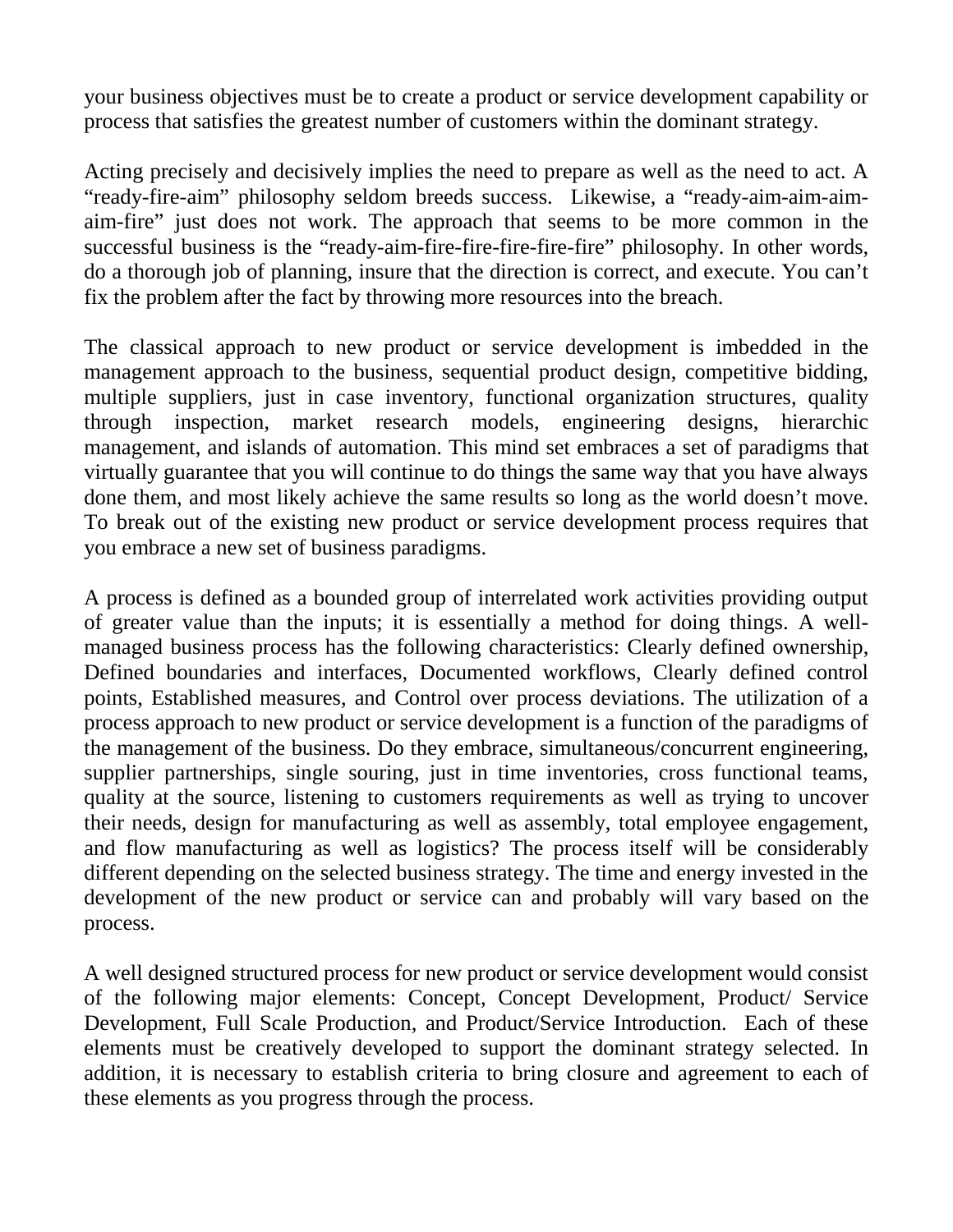Managing new product or service development with a process approach is not a revolutionary new concept. Most companies have developed some type of product or service development process. Regardless of their intent, traditional development approaches generally fall within two categories, the first being a formalized, stringent, and very uncompromising technical process that stifles organizational flexibility and creativity. The second is typically so undefined that it results in only "me too" type products if at all.

Neither approach fits today's competitive atmosphere. As a result, both of these approaches are more hype than reality. They hinder more than help and seldom fulfil their intended purpose: to channel and facilitate organization creativity toward satisfying customers' needs. The critical nature of this issue cannot be overstated! Each day you perpetuate an ineffective product or service development process, the less competitive you become.

Customers continue to become more, not less, knowledgeable and sophisticated. In turn, they are demanding a greater, not lesser, array of innovative, complex, and WOW products. Who will meet these challenges? The answer is the most talented, creative, and innovative people and companies. An effective product or service development process must balance and integrate creative people needs with those of effective supporting processes and business strategies.

### **Customer Order Processing and Fulfillment**

The Customer Order Processing and Fulfillment Core Process consist of actually processing the customer(s) order as well as the planning and execution processes necessary in order to position the company to accomplish this. The planning processes include Operations Planning, Resource Requirements Planning, Master Scheduling/Rough Cut Capacity Planning, and Materials Planning. The execution processes include Shop Floor Control and Purchasing. The planning processes are designed to create a level load*.* 

*A number of years ago I remember hearing a wise person say, that if you execute the plan every day, you make the week, if you make every week, you make the month, if you make every month you make the quarter, and if you make every quarter you* won't *get help from corporate*.

Operations Planing is done on a monthly basis, Master Scheduling/Rough Cut Capacity Planning is done on a weekly/daily basis and Materials Planning is done on a daily/hourly basis. The execution processes are then charged with performing at a hourly/daily/weekly/monthly basis. The Operations Planning Process extends twelve to eighteen months into the future and is utilized to establish a monthly rate of supply by product family/line that matches the monthly Demand Profile and is within acceptable